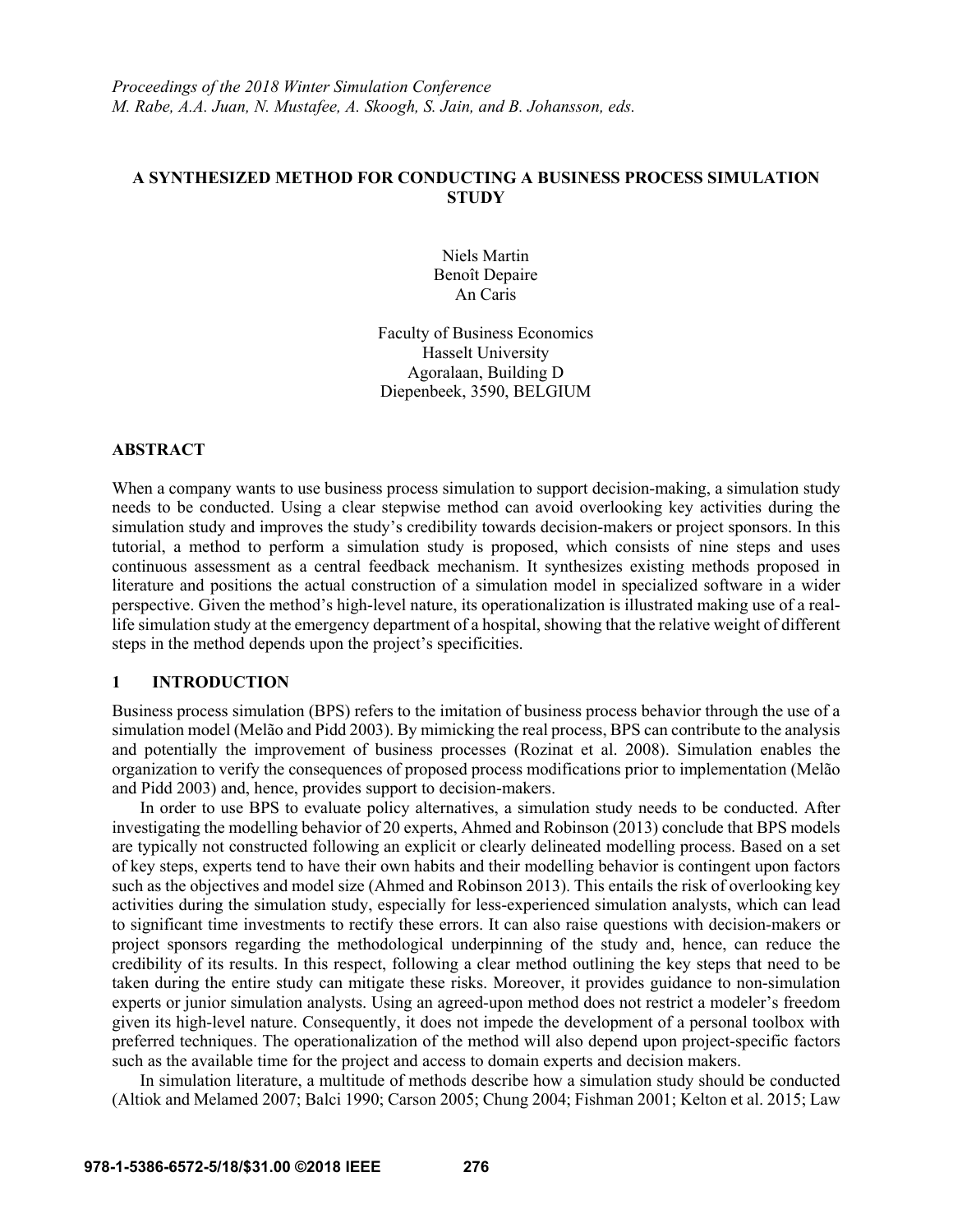2007; Law 2009; Hlupic and Robinson 1998; Nordgren 1995; Robinson 2004; Rossetti 2010; Shannon 1998; van der Aalst 2015). Even though key components such as data collection are included in most methods, differences can also be observed. An example of such a difference is the actual implementation of process changes: while Rossetti's (2010) model includes this step, other authors disregard it. Despite such differences, existing methods defined in literature tend to be reported in isolation and are not positioned in relation to the work of other others.

 This tutorial tackles this lack of integration by proposing a stepwise method to conduct a BPS study, which is based on a critical synthesis of existing methods. By combining their strengths and leveraging their points of improvement, this tutorial presents a comprehensive method for administering a simulation study. Given its firm foundation in literature, it provides a reliable basis to guide simulation projects in practice. Besides avoiding to overlook key activities, the use of the presented method can also be useful to demonstrate to decision-makers that the simulation study follows a clear and established methodology. The latter will support the credibility of the resulting simulation model and the study's results. The proposed method positions the actual construction of a simulation model in specialized software in a broader context. In this way, it is complementary to other tutorials focusing on specific topics related to simulation model development.

 The remainder of this tutorial is structured as follows. Section 2 presents the method, where each subsection briefly discusses a particular step. Due to space limitations, a detailed overview of existing methods and their relationship to the developed synthesis method is omitted. However, an overview table summarizing the latter relationship is available upon request. Section 3 outlines the validation of the method by means of expert validation (Section 3.1) and its application to a real-life simulation project at the emergency department of a hospital (Section 3.2). The tutorial ends with a discussion and conclusion in Section 4.

# **2 SYNTHESIZED METHOD TO CONDUCT A SIMULATION STUDY**

This section presents a method for performing a simulation study, which is based on a critical analysis of the following existing methods: Balci (1990), Nordgren (1995), Hlupic and Robinson (1998), Shannon (1998), Fishman (2001), Chung (2004), Robinson (2004), Carson (2005), Altiok and Melamed (2007), Law (2007), Law (2009), Rossetti (2010), Kelton et al. (2015), and van der Aalst (2015). These references originate from both simulation textbooks and scientific articles. Consistent with Schryen (2015) and Webster and Watson (2002), the collection of additional textbooks or articles stopped when the addition of consecutive references adds no new content in terms of fundamental concepts or structures. The method has been validated by presenting it to six simulation experts, three active in academia and three in industry. After agreeing to review the simulation study method, the experts received an outline. Their feedback was gathered by e-mail or through a face-to-face discussion. This evaluation approach corresponds to the notion of expert evaluation in Peffers et al. (2007), i.e., the assessment of an artifact by one or multiple experts.

 As shown in Figure 1, the method consists of nine steps with continuous assessment as a central feedback mechanism. Even though this tutorial focuses on business process simulation, it is likely that the key steps proposed by the method are also applicable for simulation studies outside a business context. Hence, simulation modelers from other areas than business process simulation can also benefit from the insights conveyed in this tutorial. However, the operationalization of these steps might differ. Consider data collection approaches as an example: while data are often collected by observing the real-life process in BPS, it might be impossible to observe the problem context when simulating the impact of a natural disaster in a particular region. The illustrations in the remainder of this tutorial will focus on simulating business processes. The following subsections describe each of the steps and the central feedback mechanism depicted in Figure 1.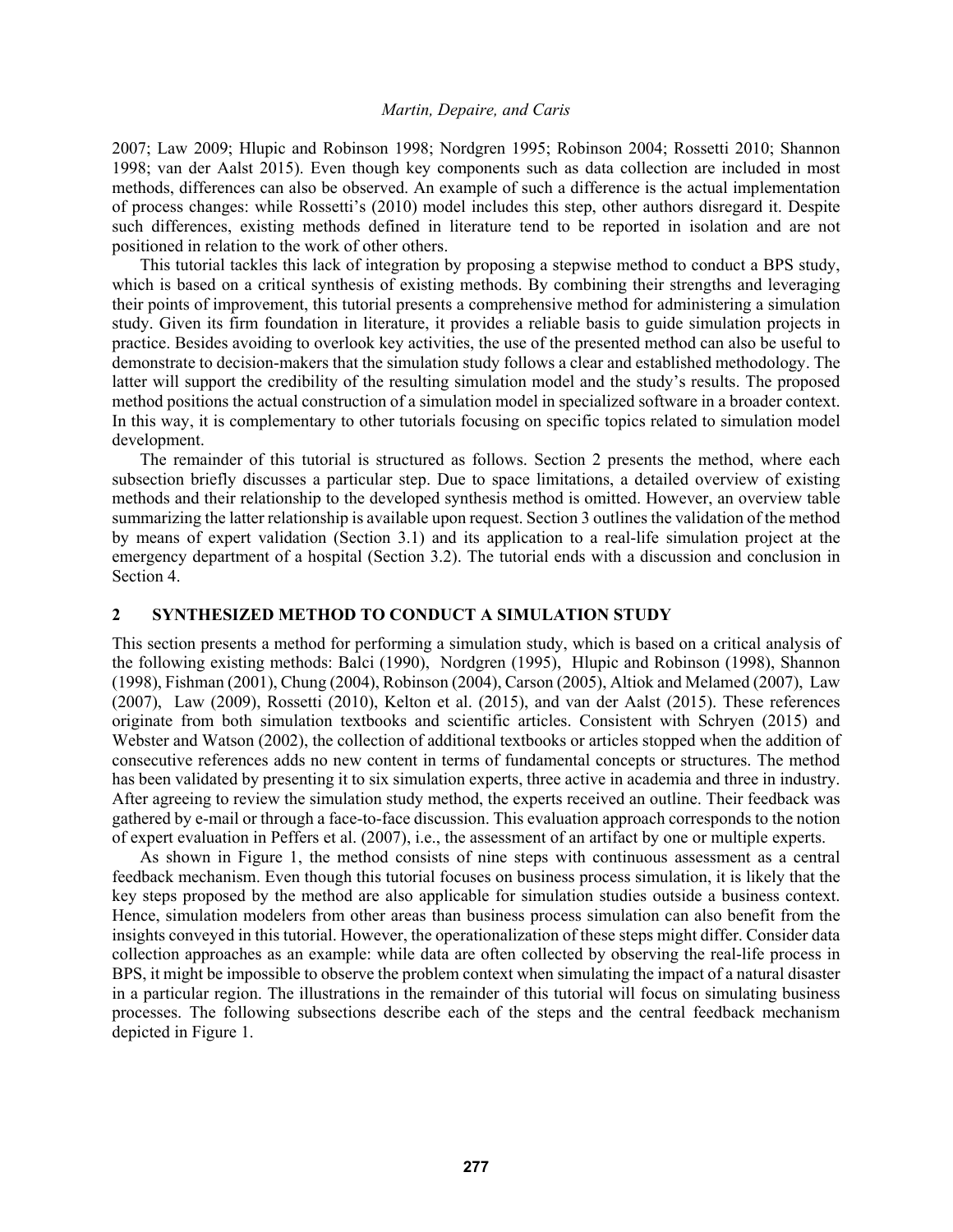



Figure 1: Method to conduct a simulation study.

### **2.1 Step 1: Problem Formulation**

A BPS study is typically instigated by a specific problem that is reported by a decision-maker in a company (Balci 1990; Law 2007; Law 2009; Rossetti 2010). The latter can be called the **communicated problem** (Balci 1990) and might be stated in very general terms or can be expressed in terms of symptoms (Carson 2005). As a consequence, a more detailed specification might be required to obtain a **formulated problem** which can be used to launch a research project (Balci 1990). Such a clarification can be obtained during a preliminary discussion with the decision-maker.

The modeler should **understand the problem and its context** (Robinson 2004) and gain **basic insights in the process** in which the issue is embedded (Chung 2004), i.e., obtain a bird's eye view on the business process. This is required in order to establish, e.g., specific goals and process boundaries in the project initiation step.

 If formalization is important for the project under consideration, the problem formulation can be converted to a **written statement** (Chung 2004; Rossetti 2010), outlining the problem under consideration and basic contextual information. The problem formulation can be rather generic in this phase of the study. Consequently, it can be used as a draft document that will be integrated with more detailed project decisions made in the project initiation step.

#### **2.2 Step 2: Project Initiation**

The problem formulation step focuses on the specification and clarification of the problem at hand. When proceeding to the project initiation step, the focus shifts to the project, i.e., how the problem should be analyzed to support the decision-maker.

 In this step, a distinction can be made between project management and preliminary modelling issues. As the decisions made in this step lay the foundation for the remainder of the project, they should be taken with great care as, e.g., an inaccurate goal specification can result in correctly answering the wrong questions. Even though decisions should be well-advised, they should remain flexible, as will become apparent in Section 2.10.2.

 With respect to project management, the rather business-oriented formulated problem from the first step needs to be translated into guiding principles for the project (Altiok and Melamed 2007). The **goal** of the study needs to be specified (Nordgren 1995; Shannon 1998), which can be split into several modelling **objectives** (Carson 2005; Chung 2004; Hlupic and Robinson 1998; Kelton et al. 2015; Robinson 2004) and specific **questions** that should be answered at the end of the BPS study (Carson 2005; Nordgren 1995; Shannon 1998; van der Aalst 2015). When the study's objective is the **delivery of a simulation model** that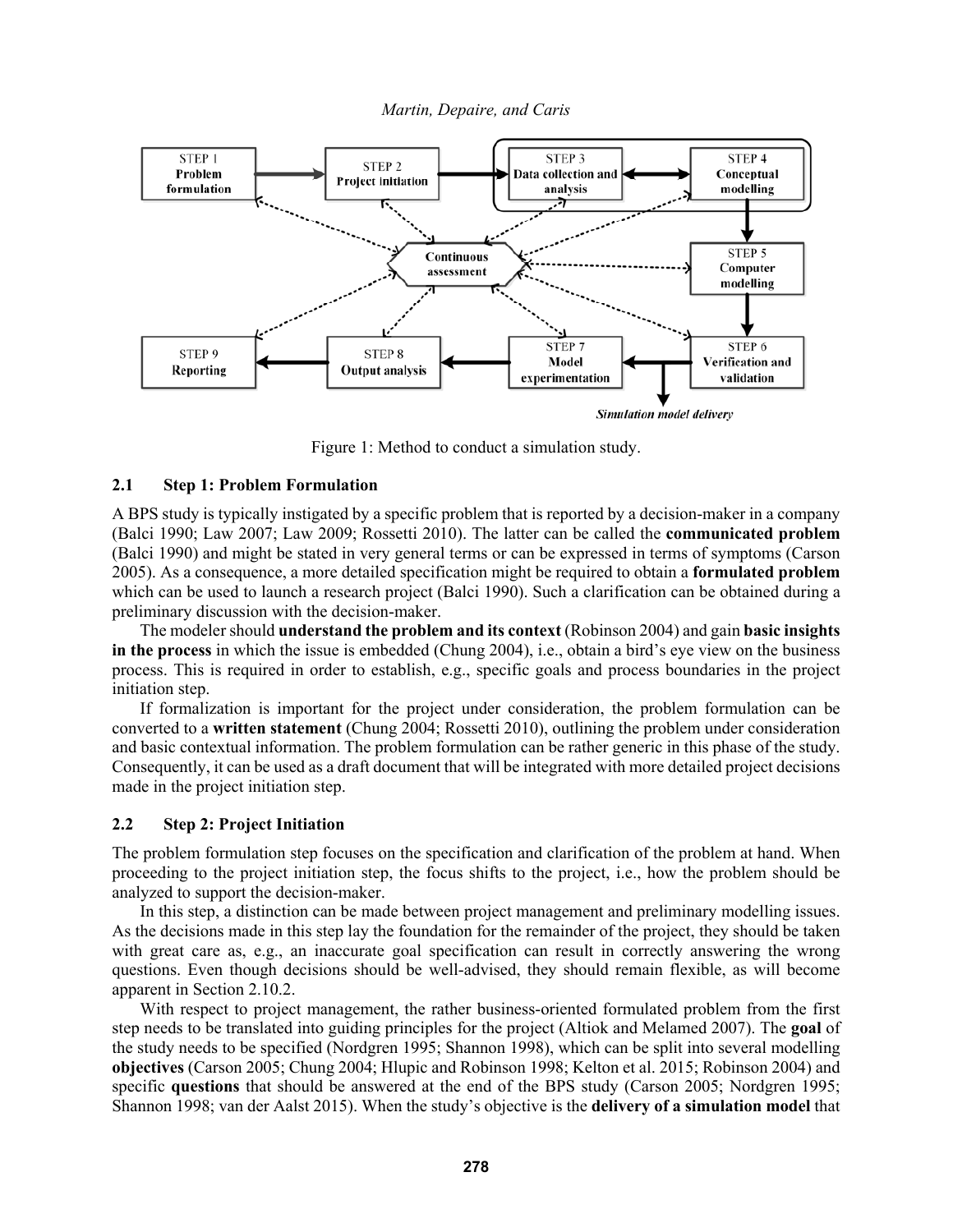the company can use autonomously, questions should not be answered at the end of the study, but it should become clear which questions the model should be able to answer.

 Once the aforementioned decisions are made, preliminary modelling decisions are required. A choice that is crucial, but often overlooked in existing methods, is the **selection of the most appropriate analysis technique** to deal with the problem (Balci 1990; Kelton et al. 2015). Balci (1990) states that all plausible techniques should be listed, which can be seen as a rather extreme view on this issue. However, the analyst should be aware that, compared to simulation, techniques might exist that generate equivalent results quicker. Kelton et al. (2015) recognize that technique selection is not straightforward. A basic cost-benefit analysis can be used to determine which technique is the most appropriate given the problem under consideration and the project context (Balci 1990; Kelton et al. 2015). Even though this is not recognized by Balci (1990) and Kelton et al. (2015), the intrinsic potential of a BPS model once it is developed should be taken into account. It can typically be used to answer a wide range of follow-up questions and can easily be adjusted to new situations. In the remainder of this tutorial, it is assumed that simulation will be used to tackle the problem.

 Based on the established objectives and project questions, the **boundaries of the modelled process** are determined (Carson 2005; Chung 2004; Hlupic and Robinson 1998; Kelton et al 2015; Nordgren 1995; van der Aalst 2015). Kelton et al. (2015) state that model boundaries should not be rigid, which is consistent with the aforementioned call for flexibility regarding project initiation choices.

 During the problem formulation step, preliminary insights are gained in the process under study. This knowledge, combined with the specified model boundaries, should make it possible to develop a **preliminary input parameter list** (Altiok and Melamed 2007; Balci 1990; Chung 2004; Fishman 2001; Kelton et al. 2015; Shannon 1998), including, e.g., the entity arrival rate and relevant **output measures**, i.e., metrics quantifying process performance (Altiok and Melamed 2007; Carson 2005; Chung 2004; Fishman 2001; Hlupic and Robinson 1998; Kelton et al. 2015; Nordgren 1995; Shannon 1998). Output measures are chosen in accordance with the study's objectives and research questions, e.g., the average waiting time (Kelton et al 2015). Besides model performance metrics, performance indicators for the simulation study itself can also be specified such as the extent to which the pre-specified timing is respected (Kelton et al 2015).

 Based on the study's objectives and preliminary list of output measures (Law 2007; Law 2009), the **level of model detail** can be deduced (Carson 2005; Kelton et al. 2015; Law 2007; Law 2009). The selected model granularity should make it possible to retrieve the selected performance metrics in order to answer the questions at hand. As a BPS model is by definition a simplification of reality (Altiok and Melamed 2007; van der Aalst 2015), the analyst should not aim for the most detailed representation of the process. The higher the model's granularity, the more extensive the data collection and modelling efforts will be, which might lead to violations of, e.g., time or budget constraints.

 Another point of attention is the **tool** that will be used to implement the BPS model (Chung 2004; Law 2007). This can, for instance, be a programming language or dedicated software (Law 2007). Law (2007) positions this decision within the first step of his method, whereas Chung (2004) postpones this choice to the fifth phase of the simulation study, i.e., right before computer modelling. As the selected tool determines the available representational and modeling functionalities, it is recommended to consider this issue in an early phase. Moreover, terminology might differ across languages and platforms. Using the tool's vocabulary in preparatory documents can help to avoid confusion in later phases of the project.

 When the aforementioned preliminary modelling choices are made, project management decisions related to **project planning** are made. This involves estimating the required time and costs to perform the study. This estimation might force the decision-maker to alter the project's scope or, in case disproportional efforts are required, to discontinue the study (Carson 2005). If the decision is made to proceed with the project, potentially with an adapted scope, the analyst must ensure that, e.g., all required staff is available (Shannon 1998). Tools such as a Gantt chart can be used to support project planning (Chung 2004).

 From a practical point of view, the above activities can be executed during one or multiple **kick-off meetings**. Besides the simulation analyst, decision-makers and staff members that will be part of the project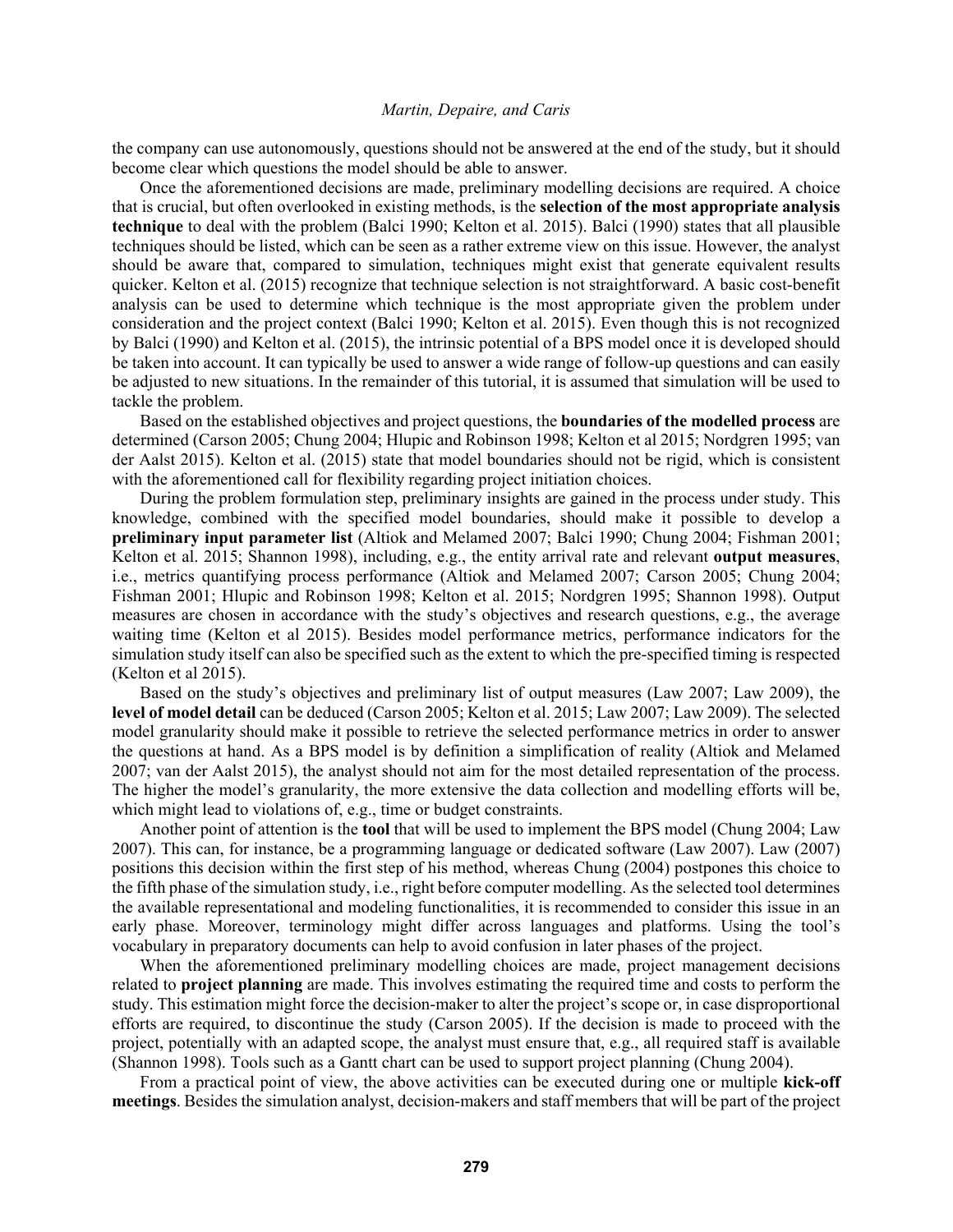team should be present (Carson 2005; Law 2007; Law 2009). The results of these meetings can be formalized in a **project protocol** containing the study's objectives, the required inputs and delivered outputs, the model's scope, etc. (Kelton et al. 2015). Note that, until now, no detailed process information is collected or modelling efforts have been performed. Starting these activities might require **formal approvals** such as drafting and signing non-disclosure agreements or receiving the consent of an ethical committee. For this purpose, the project protocol can be used. The necessity to receive formal approvals is not included in existing methods, even though it is highly relevant in, e.g., a hospital context.

#### **2.3 Step 3: Data Collection and Analysis**

After project initiation, data need to be gathered and analyzed. Because the conceptual model and the computer model will be heavily influenced by the inputs gathered in this step, errors or inaccuracies can be detrimental for the model's quality (Altiok and Melamed 2007; Robinson 2004) as the well-known mantra 'garbage in, garbage out' holds (Shannon 1998; Chung 2004). Within the data collection and analysis step, **three substeps** can be distinguished: data collection, data preparation, and data analysis. The alternating relationship with the conceptual modelling step will be discussed in the following subsection.

**Data collection**, an activity that can require a significant amount of time (Shannon 1998), involves gathering both structural data and data to model input parameters. According to Robinson (2004), three types of data are required: preliminary, model specification, and validation data. Preliminary data are necessary to grasp the process basics such as its main activities (Kelton et al. 2015; Law 2007; Law 2009; Nordgren 1995; Robinson 2004) and resources (Nordgren 1995). This can be done by gathering, e.g., flowcharts or physical layout schemes. Structural information is not sufficient to construct a BPS model. Data to model input parameters such as the entity arrival rate, activity durations and resource availability are also required (Altiok and Melamed 2007; Carson 2005; Chung 2004; Law 2007; Law 2009; Nordgren 1995; Shannon 1998). This is referred to as model specification data. Besides preliminary and model specification data, the analyst should also check whether validation data is present or can be collected for model validation in step 6 of the study.

For data collection purposes, several information sources can be used. Typical information sources include business documents, interviews with business experts, and observations of the process. Despite the valuable insights that can stem from these information sources and their common use, their limitations should also be recognized. Process documentation can deviate from real-life process behavior (Măruşter and van Beest 2009), interviews can result in contradictory and biased information (Vincent 1998), and observational data can suffer from the Hawthorne effect, which refers to the performance increase of staff members due to the mere fact that their actions are observed (Robinson 2004). Data from information systems is less influenced by human perception. For instance, systems such as Enterprise Resource Planning systems record process execution information in files called event logs (van der Aalst 2011). However, data availability and data quality issues need to be taken into account. Consequently, information sources should be combined in an intelligent way taking into account the fact that each information source has limitations.

 Once data on a particular topic are collected, the **data should be prepared** for analysis purposes. This can involve changing their level of aggregation or removing outliers or straightforward errors to improve their accuracy (Robinson 2004). With Shannon (1998) and Carson (2005) as notable exceptions, limited reference is made to data preparation in existing methods.

**Data analysis** refers to a wide range of techniques which are used to convert the collected and prepared data into relevant knowledge for the construction of the simulation model. The applied techniques will depend upon the type of data and the task at hand. Even though the focus in literature is on the parameter data analysis, it is important to note that structural data also need to be analyzed. Consider, e.g., the analysis of a series of flowcharts drawn by process experts or the retrieval of a process model from an event log using process mining techniques (Martin et al. 2016a; van der Aalst 2011). Regarding the analysis of parameter data, Altiok and Melamed (2007) suggest to generate descriptive statistics and draw histograms to gain basic insight in the data at hand. Afterwards, the choice is often made to fit a theoretical probability distribution to the observed data (Law 2007). To fit a theoretical distribution, the analyst should ensure that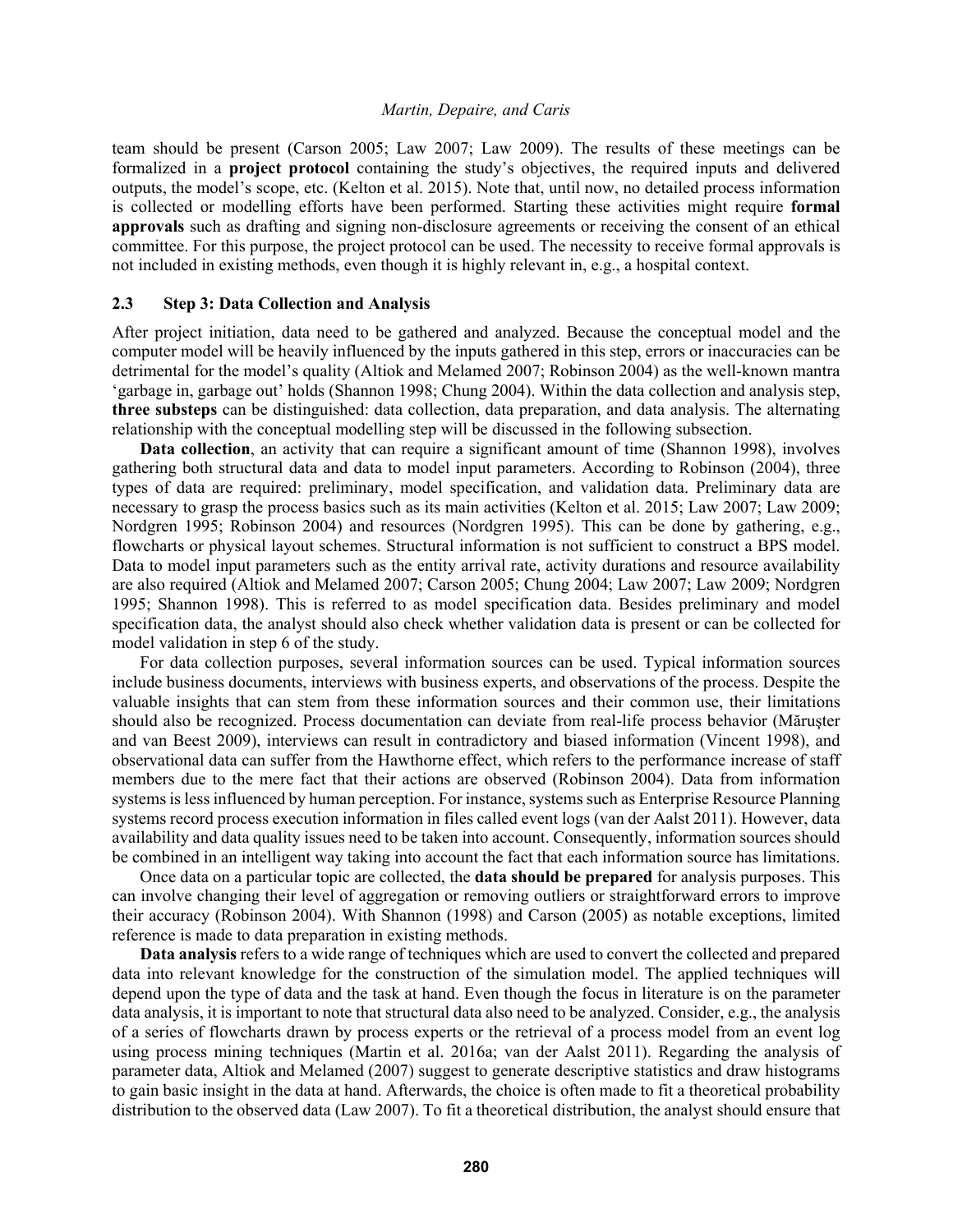a representative set of observations is collected (Chung 2004). In this respect, Chung (2004) states that at least 25 to 30 observations are required to perform statistical tests to verify the correctness of the fitted distribution. Research has also been performed on the use of process mining to support the specification of input parameters such as a probability distribution for the interarrival times (Martin et al. 2015; Martin et al. 2016b) and the phenomenon of batch processing (Martin et al. 2017). A recent overview of research efforts is presented in Depaire and Martin (2018).

#### **2.4 Step 4: Conceptual Modelling**

After basic data collection and analysis, **conceptual modelling** can start. In contrast to the other steps of the method, the third and fourth step are connected using a two-headed arrow and combined using a box with rounded angles in Figure 1. This is due to the strong interaction between these phases. On the one hand, the development of the conceptual model is initiated and proceeds through data collection and analysis. On the other hand, the construction of the conceptual model will highlight knowledge hiatuses indicating that new data need to be gathered. Steps 3 and 4 should be closely linked to avoid that the conceptual model becomes so complex that insufficient data are available to support it (Onggo and Hill 2014). Both steps could have also been placed in parallel to stress the alternating relationship between the data collection, data analysis, and conceptual modelling. However, the analyst needs to gather some process insights before being able to start with preliminary conceptual modelling. As a consequence, both steps are put in a sequential relationship, but the importance of their interaction is stressed using the visual aids outlined above.

 Despite its critical importance within a simulation study (Chwif et al. 2013; Wang and Brooks 2007), an agreed-upon **definition** of conceptual modelling is absent (Onggo 2009; Robinson 2008a). Definitions in existing methods range from a set of assumptions and data (Carson 2005) to a preliminary graphical or pseudo-code model (Shannon 1998). However, in any case, the conceptual model is an abstract process description, defined independently of the chosen tool. In the proposed method, a conceptual model is an abstract and preferably visual representation of the real-life process containing sufficient details to enable the development of a computer simulation model. This description is largely consistent with the perspectives of Shannon (1998) and Rossetti (2010). Note that, even though the conceptual model should be independent from the used tool, terminology of the tooling can be used. This will ease the conversion of the conceptual model to a computer model, as was already highlighted in Section 2.2.

 The development of a conceptual model can start with the development of a **basic process flowchart**, which is a high-level representation of the activities in the process and their relationships. Even though it conveys important basic process information, Chung (2004) states that it is often overlooked by practitioners. The flowchart can be helpful to guide data collection (Nordgren 1995; Robinson 2004): it can, e.g., help to draw up a detailed list of input parameters, specifying which data need to be collected or which questions should be addressed. This illustrates the close relationship between the third and fourth step in the method.

 At this point, the conceptual model consists of activities and relationships between activities (Shannon 1998). However, **other model components** also need to be included, such as the definition of entities that will flow through the model (Nordgren 1995; Shannon 1998) and the resources associated to activities.

 The conceptual model is also complemented with **input parameters**. This includes both activity parameters, e.g., activity duration, and parameters of the other model components such as resource availability. Including input parameters finalizes the conceptual model that includes all information required to build the computer model.

 Note that further data collection and analysis might show that a further **refinement or extension** of the conceptual model is required to adequately capture the real-life process. The developed model should also be consistent with the level of detail, as determined during project initiation.

 Based on the prior discussion, one might state that **data analysis** should be included in step 4. However, data analysis is included as the input for conceptual modelling in the proposed method as it focuses on a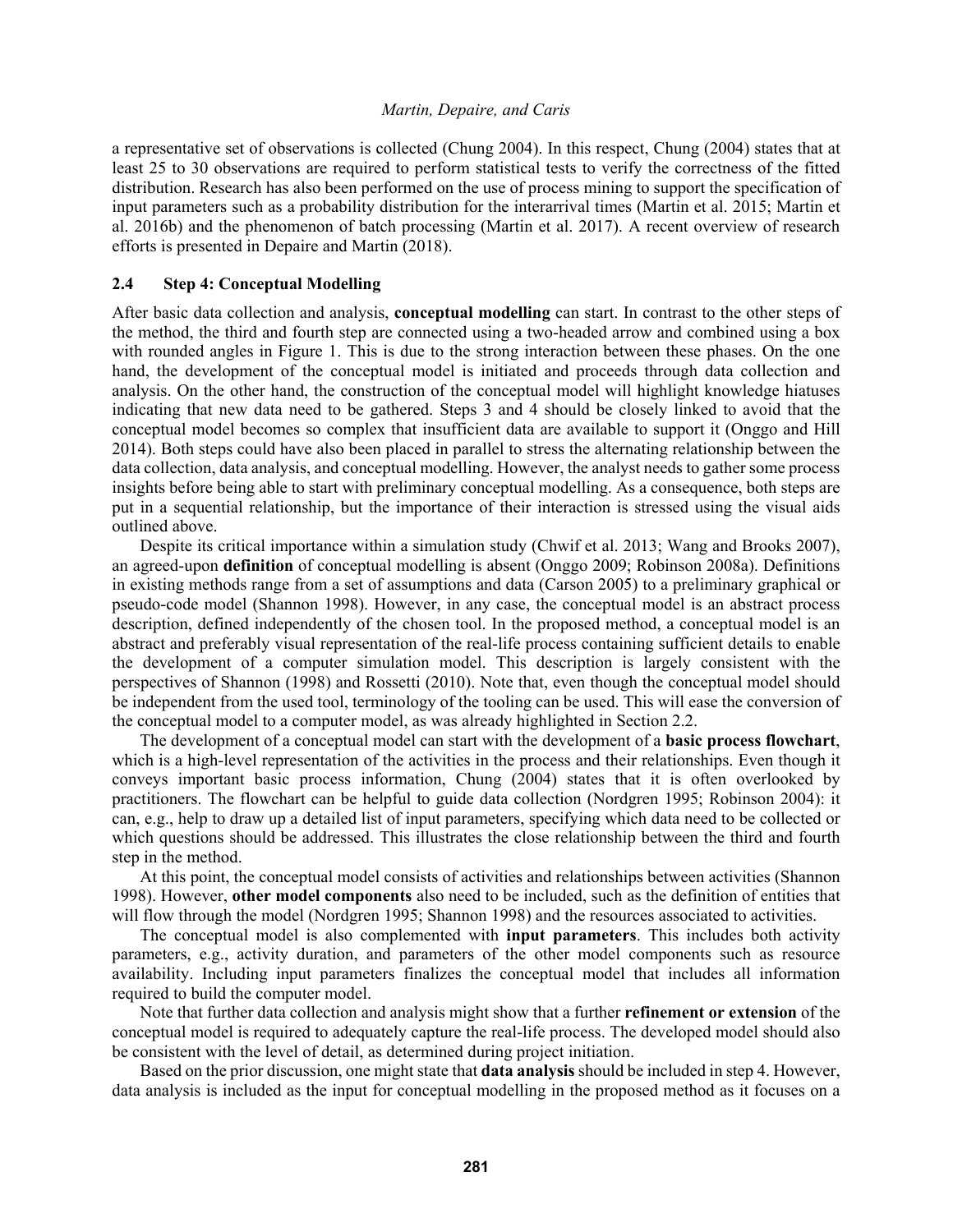single data element, such as one particular parameter, while conceptual modelling involves the combination of various data elements in one integrated model.

 Certain concepts in existing methods are comparable to the definition of a conceptual model in the proposed method. Several authors mention the creation of an **assumptions document** (Carson 2005; Law 2007; Law 2009; Nordgren 1995). Even though no consensus exists on its specific content, the assumptions document should describe the structure of the process, specify its resources, contain information on model parameters, and outline assumptions (Nordgren 1995; Law 2007; Law 2009). In this way, it is presented as the blueprint of the final simulation model (Nordgren 1995). Consequently, the content of the assumptions document is consistent with the perspective on conceptual modelling presented in this work. The same holds, e.g., for Fishman (2001), where the development of a formal abstraction that includes the logical and mathematical relationships is advocated. In literature, some methods for conceptual model development have been proposed. Consider, for instance, Robinson (2008b) and the related method by Chwif et al. (2013).

# **2.5 Step 5: Computer Modelling**

Computer modelling involves converting the conceptual model in an executable model (Robinson 2004; van der Aalst 2015). To this end, the tool selected during project initiation is used. Consequently, computer modelling can involve either creating statements in a programming language (Fishman 2001; Law 2007; Rossetti 2010; Shannon 1998) or using the interface of a software package to create a simulation model (Hlupic and Robinson 1998; Kelton et al. 2015; Law 2007; Law 2009). Computer model development is an iterative process in which a relatively simple process is extended, verified and refined in a stepwise way (Hlupic and Robinson 1998; Nordgren 1995).

# **2.6 Step 6: Verification and Validation**

The computer model is subject to verification and validation activities. Verification involves checking if the model does not contain errors, while validation encompasses determining the correspondence between the model and reality (Chung 2004; Shannon 1998). This subsection focuses on the position of verification and validation in the method and providing some key ideas regarding the activities that need to be performed.

# **2.6.1 Positioning within the Method**

Even though all analyzed methods mention verification and validation, the way it is inserted tends to differ. Most existing methods position verification and validation **after the development of a computer model** (Altiok and Melamed 2007; Chung 2004; Hlupic and Robinson 1998; Kelton et al. 2015; Nordgren 1995; Shannon 1998; van der Aalst 2015). Robinson (2004) states that inserting these activities at a specific point in the model is deceitful, but deals with this issue by excluding it from the visualization of the method, which does not recognize its key importance. In the same line of thoughts, Rabe et al. (2008) state that verification and validation is required during each stage of a simulation study. Other methods add verification and validation activities **at multiple positions**: Law (2007; 2009) states that both the validity of the assumptions document should be checked and that the programmed model should be verified and validated, while Carson (2005) explicitly mentions data validation besides verification and validation of the programmed model. Balci (1990) takes it a step further and adds a multitude of verification and validation types to the model's visualization, making it rather complex.

 Discussions with simulation experts to validate the proposed method showed that the position of verification and validation after computer modelling is the most suitable, which is consistent with the majority of existing methods. This is due to the fact that verification and validation are established concepts within both simulation research and practice. To avoid introducing a state of conceptual confusion, also for practitioners, the proposed method inserts verification and validation after computer modelling. However,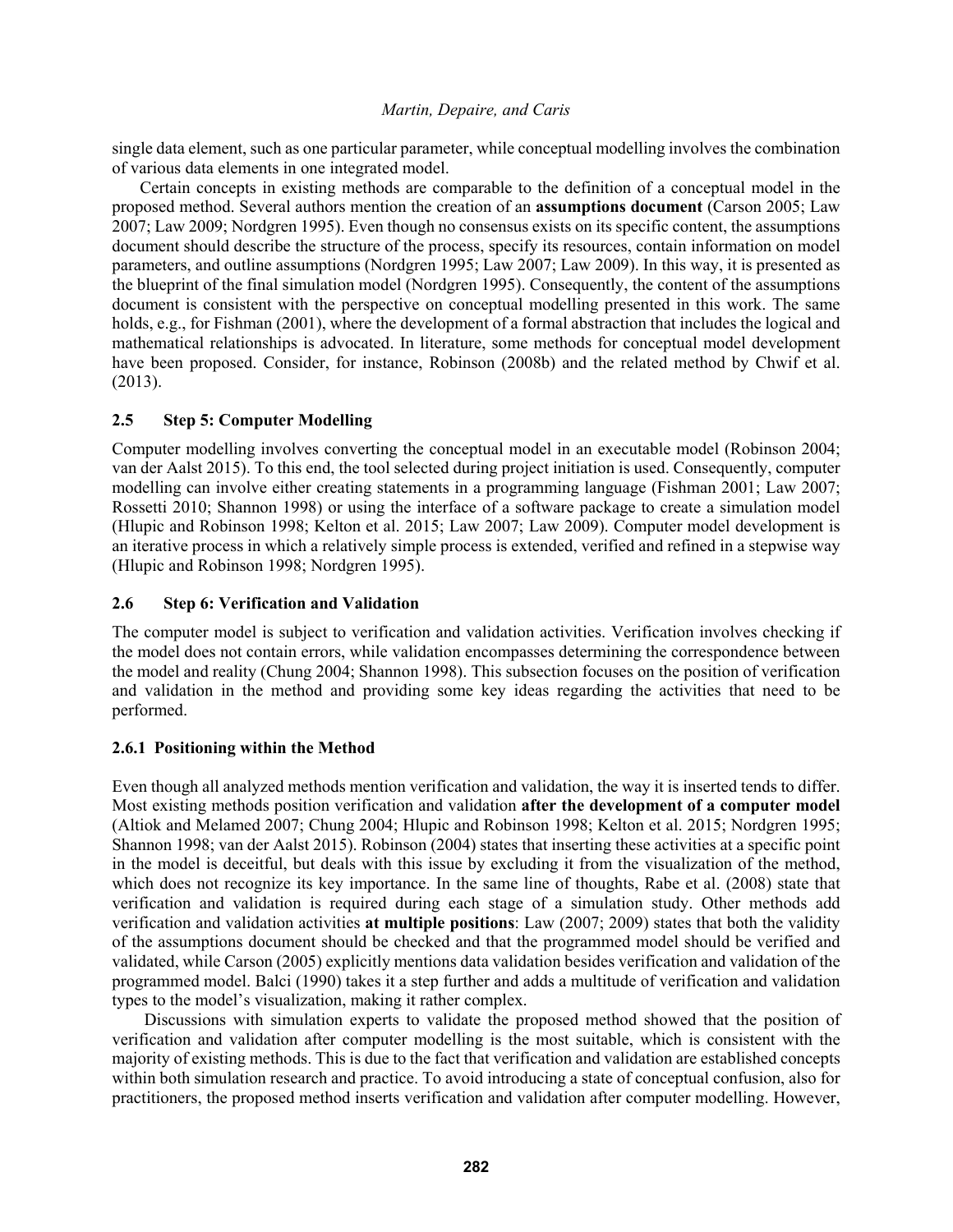the observation that evaluative actions are also required at other points in the process is accounted for by including continuous assessment as a central feedback mechanism, as will be discussed in Section 2.10. The latter anticipates upon the aforementioned critique of Robinson (2004) and Rabe et al. (2008) without introducing ambiguity regarding the established definitions of verification and validation.

#### **2.6.2 Verification and Validation Activities**

This paragraph will highlight some key activities in this step of the project. For a detailed discussion on this topic, the reader is referred to, e.g., Sargent (2013).

**Verification** of the computer model involves debugging the model (Law 2007; Law 2009; Rossetti 2010) to ensure that it operates as intended. As indicated during the discussion of the computer modelling step, a stepwise approach is recommendable in which a model is partly developed and immediately checked for errors (Chung 2004). Erroneous model behavior can be detected by simulating some entities step by step (Chung 2004; van der Aalst 2015), potentially using animation (Carson 2005; Chung 2004). A stress test can also be performed, in which the simulation model is tested under extreme, but realistic, circumstances (Carson 2005; van der Aalst 2015). Several types of errors can occur including the incorrect flow of entities and the assignment of wrong attribute values. Besides verification by the analyst himself, potentially supported by dedicated tools in simulation software, verification can also be performed by revision by a senior simulation analyst (Carson 2005).

 The validation of the computer model should ensure the correspondence between the model's behavior and output on the one hand and reality on the other hand (Shannon 1998; Rossetti 2010; van der Aalst 2015). Several types of validity can be distinguished such as face validity and statistical validity (Chung 2004; Rossetti 2010). To establish face validity, the analyst must ensure that the model mimics reality at first sight by, e.g., having thorough discussions with process experts (Chung 2004; Law 2007; Law 2009; Rossetti 2010; Shannon 1998). Statistical validity involves the comparison of output measures of the simulation model and the real-life system. If no significant differences are shown, the model is considered valid (Carson 2005; Chung 2004; Kelton et al 2015; Law 2007; Law 2009; Rossetti 2010).

#### **2.7 Step 7: Model Experimentation**

The output of the previous step is an executable and valid BPS model. When the study's objective is the delivery of a simulation model, the method ends after step 6, as visualized by the escape arrow. However, when the simulation study is conducted to answer particular questions, the main focus of this work, the analyst can proceed to experimentation, i.e., specifying scenarios and running them.

**Scenario specification** requires the definition of a base scenario that serves as a benchmark for the other scenarios. The alternative scenarios are specified by considering adjustments to the process and, hence, reflect potential future situations which should be consistent with the study's questions (Nordgren 1995). As these scenarios might be described in rather generic terms, they need to be converted into a set of specific input parameters (Carson 2005; Shannon 1998) or structural process changes, making them directly implementable in the BPS model. When the number of parameters that need to be investigated becomes large, a formal technique such as a factorial design can be applied for scenario definition purposes (Balci 1990).

 Besides scenario definition, **run parameters** also need to be specified for the experiments. These parameters are not related to the simulation model as such, but determine the technical execution of the model. It involves the specification of parameters such as the length of each run (Carson 2005; Law 2007; Law 2009; Shannon 1998; van der Aalst 2015), the length of the warm-up period for each run (Carson 2005; Law 2007; Law 2009) and the number of replications (Altiok and Melamed 2007; Carson 2005).

 Based on the specified scenarios, model experimentation involves **running the simulation model** for each scenario according to the specified run parameters (Altiok and Melamed 2007; Law 2007; Nordgren 1995; Shannon 1998). This will generate model outputs, which form the basis for the output analysis.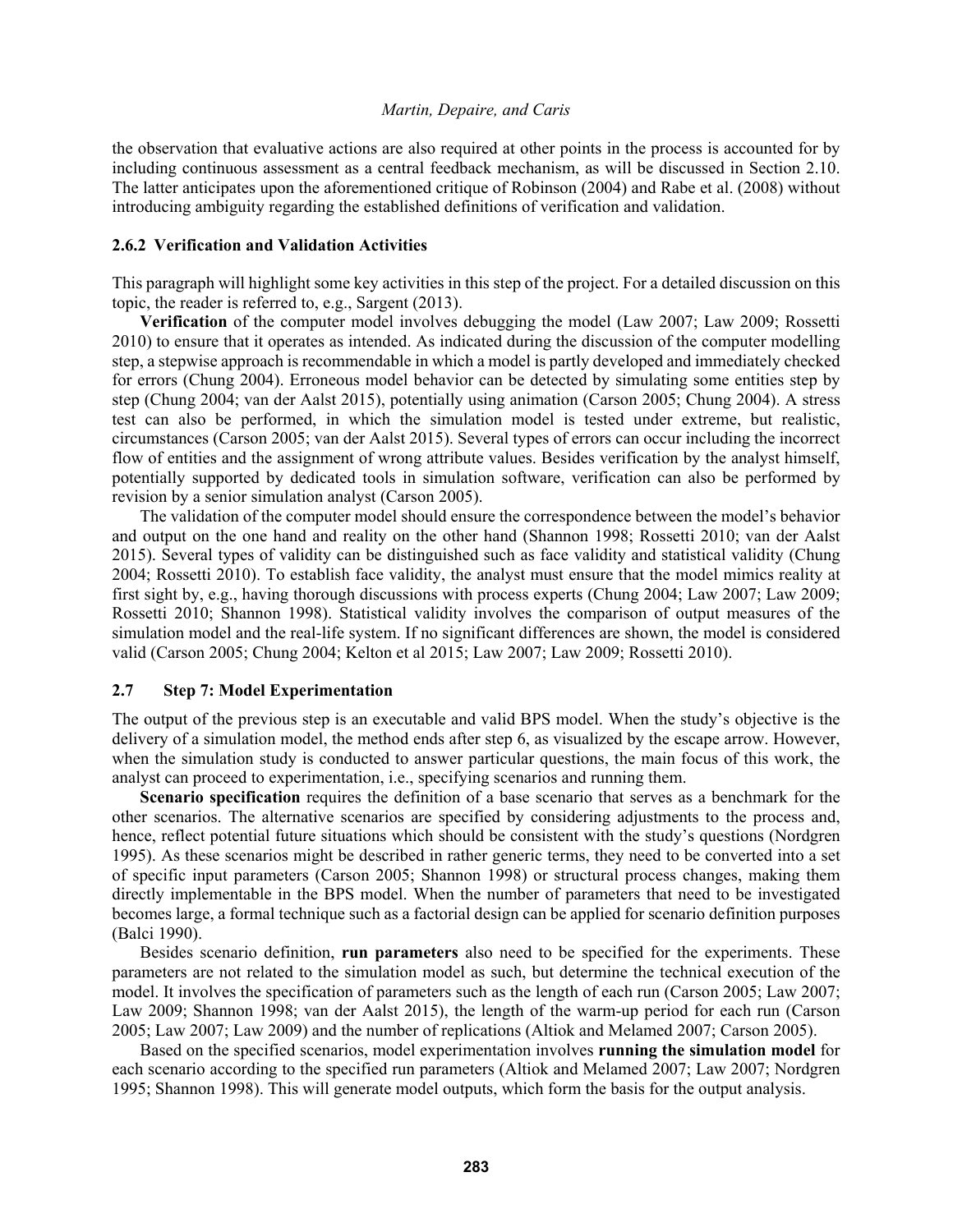## **2.8 Step 8: Output Analysis**

When the experiments are executed and the output is generated, the latter needs to be **analyzed** (Kelton et al. 2015; Law 2007; Law 2009). Output analysis can study each scenario in both an absolute and relative sense (Law 2007) and mainly focuses on the output measures agreed upon during project initiation (Carson 2005; Nordgren 1995).

 Literature focuses on the **statistical output analysis**, referring to the application of standard statistical techniques such as the creation of confidence intervals to analyze performance metrics over different runs of a single scenario or among several scenarios (Altiok and Melamed 2007; Chung 2004; Hlupic and Robinson 1998; Nordgren 1995; Shannon 1998; van der Aalst 2015). However, it is also important to perform a **business analysis** of these statistical results, implying that the statistical results need to be attributed business meaning. Despite its critical importance, this type of analysis is only occasionally mentioned in literature, e.g., by Altiok and Melamed (2007) and Chung (2004).

 After thoroughly analyzing the generated output, the analyst should explicitly formulate **an answer to the simulation study questions**. These are mainly based on the results of model experimentation, but can also contain insights gathered during the simulation model construction process.

## **2.9 Step 9: Reporting**

In the final step of the proposed method, the results of the simulation study need to be disseminated. The simulation model and its results will typically be documented in a **written report** (Carson 2005; Chung 2004, Balci 1990; Law 2007; Rossetti 2010; Shannon 1998; van der Aalst 2015), including an answer to the questions that instigated the simulation study. The report's further content and required degree of formality highly depend on the specificities of the simulation project. Involved staff members might require a very detailed report in which the entire simulation model is outlined in great detail. In that case, it is recommendable to add an executive summary for decision-makers indicating the key results.

 Besides a written document, further reporting might be required in the form of a **presentation** (Balci 1990; Carson 2005; Chung 2004; Law 2007; Law 2009). During this presentation, both the model construction process and the obtained results can be discussed (Law 2007). The method presented in this work can help to structure the presentation and enhance its credibility. Even though giving a presentation is only mentioned explicitly here, intermediate formal or informal presentations might be useful to, e.g., involve decision-makers or get feedback from process experts. This underlines the importance of communication with stakeholders (Onggo 2009).

 Both the written report and the presentation should contain **recommendations for the decisionmakers**. Based on both the insights gathered during model construction and the results of the simulation study, the analyst should be able to formulate suggestions for process improvement (Altiok and Melamed 2007; Hlupic and Robinson 1998). Based on these propositions, decision-makers can decide whether or not process changes are implemented. Consequently, the actual implementation of process changes is outside the scope of the simulation study.

#### **2.10 Continuous Assessment**

As indicated in Section 2.6, continuous assessment is included as a central feedback mechanism in the method. It includes all evaluative actions that can cause the simulation project to return to a prior step or redo work in the current step.

## **2.10.1 Evaluative Actions**

The verification and validation step is widely recognized as a moment at which the simulation model is assessed, potentially leading to adjustments of the computer model. However, evaluative actions are required during each step of the simulation study, not only after computer modelling. Even though these activities might have a less formal character, the analyst should be aware of their importance. Consider,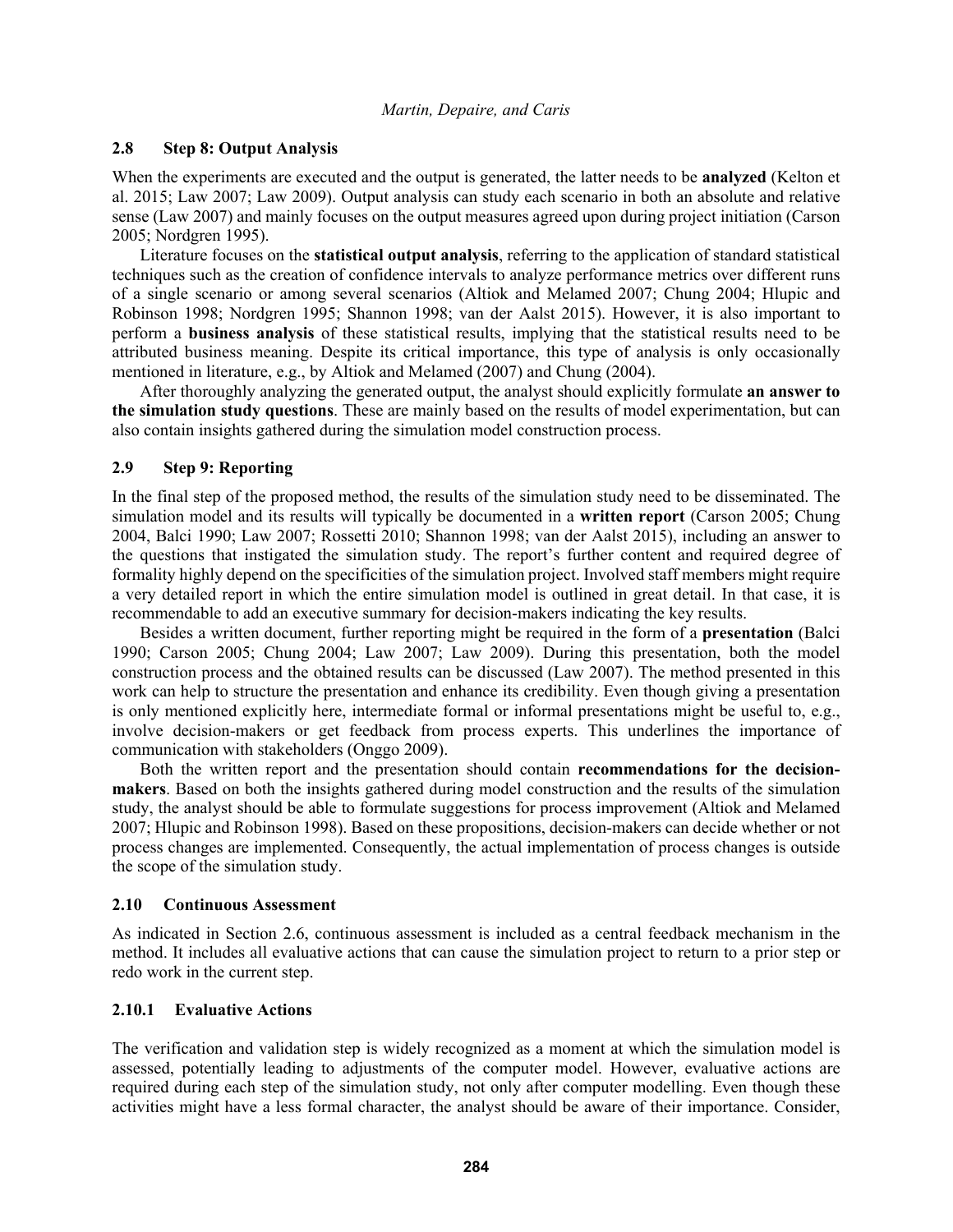e.g., the kick-off meeting during **project initiation**. This meeting can already be a platform to check the accuracy of the formulated problem as process experts are typically present. If the problem statement does not comply with the actual issues that the organization is confronted with, the problem needs to be respecified, necessitating a return to the first step of the method. Moreover, Section 2.2 already indicated that project planning efforts can cause a reduction in the project's scope, causing rework in step 2.

 Examples of evaluative activities can also be found in **data collection and analysis**. If the analyst wants to fit a theoretical distribution to the input parameter observations, measures are required to verify how a particular distribution fits the data. Such goodness-of-fit tests include a graphical method (Chung 2004; Robinson 2004), chi-square test (Chung 2004; Robinson 2004), Kolmogorov-Smirnov test (Chung 2004; Robinson 2004), Anderson-Darling test (Law 2007) and square error test (Chung 2004).

 Evaluation is also required in the **conceptual modelling** step. The correctness of this model can be inspected by organizing a structured walk-through with process experts (Law 2007; Law 2009). This might provide the analyst with valuable insights that can be used to, e.g., update the conceptual model (Law 2009).

 A final illustration focuses on the **model experimentation** step. Scenario specification requires, for example, the specification of parameter values for each of the scenarios (Carson 2005; Shannon 1998). It should be evaluated whether these values make sense in a real-life setting. Moreover, the robustness of the final solution for deviations in parameter values can be checked in a sensitivity analysis (Robinson 2004; Shannon 1998). This can show which parameters have a large impact on the output values and, hence, should be carefully specified (Law 2007; Law 2009).

**In summary**, evaluative actions tend to be solely included in the verification and validation step after computer modelling. This is probably the moment in the study at which the activities have the most explicit character. However, the previous discussion has shown that evaluative actions are crucial during the entire BPS study. In other phases, it refers more to a critical check of the deliverables of a particular step in the method and might have a less formal character.

### **2.10.2 Feedback Mechanism**

Evaluative actions might require the analyst to (i) return to a previous step in the method to improve its deliverables or (ii) redo work in the current step. This is depicted in the method by including feedback loops. This is consistent with simulation practice as simulation experts indicate that repeating steps and moving back and forward between steps occurs in real-life projects (Ahmed and Robinson 2013).

 Several methods in literature include **feedback loops** (Balci 1990; Law 2007; Law 2009; Rossetti 2010; van der Aalst 2015). Consider, e.g., van der Aalst (2015), where each phase is linked to its predecessor. However, it might be required that the study returns multiple steps at once, e.g., when the decision is made to adjust the problem formulation during conceptual model development. When following the method of van der Aalst (2015), the modeler should work backwards instead of returning to the first phase of the method and work forward again. This is not satisfactory and is unlikely to occur in practice. A similar remark holds for Robinson (2004), where a cyclical model with double arrows between the phases is proposed.

 In contrast to the existing literature, **continuous assessment** is the central feedback mechanism in the proposed method as it is connected to all the other steps in the method using double-edged arrows. This allows both a return to prior steps and to the current step, depending on the result of the evaluative action. This is consistent with the intuition that a modeler will only return to a prior step or redo work in the current step when there is a discrepancy between the aspired result and the actual result. Consequently, continuous assessment is an antecedent for returning to a prior step or redo work in the current step and, hence, functions as the central feedback mechanism.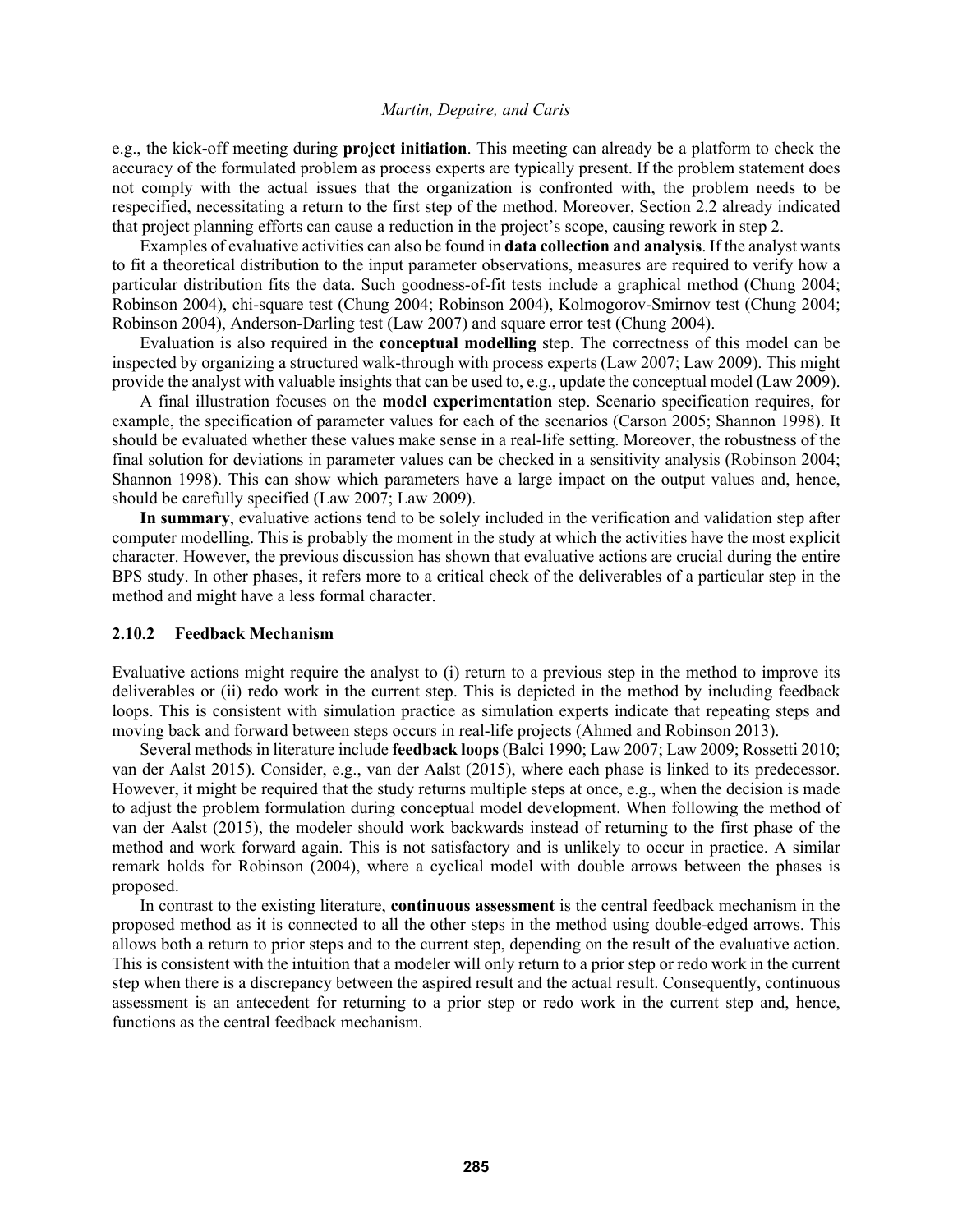# **3 METHOD VALIDATION**

The validity of the proposed method is supported because it is firmly anchored within existing literature. Nevertheless, additional validation efforts are conducted. On the one hand, the method has been presented to simulation experts, as will be briefly discussed in Section 3.1. On the other hand, the model was applied to a simulation project at the emergency department of a hospital. This application is outlined in Section 3.2.

# **3.1 Expert Evaluation**

As indicated at the beginning of Section 2, the proposed method has been validated by presenting it to six simulation experts, three active in academia and three in industry. Even though all experts agreed with the key structure of the method and the content of the different steps, some remarks are formulated. These are evaluated and valuable comments are integrated in the outline of the method in Section 2. The majority of the remarks related to the position of verification and validation, as was already discussed in Section 2.6.1. Moreover, the difficulty to obtain validation data in practice is highlighted by several experts. Another change to the original method is the inclusion of the escape arrow after step 6. The latter is added as several experts indicated that the delivery of a simulation model or even building blocks helping the client to construct their own simulation model can also be a goal of a simulation study.

# **3.2 Application of the Method to a Real-life Simulation Study**

For illustrative purposes, the method presented in Section 2 was applied to a simulation study at the emergency department (ED) of a hospital. Even though a full outline of the project is beyond the scope of this work, Table 1 illustrates how the steps of the method can be operationalized.

From Table 1, it follows that the specificities of the project at hand will influence the relative weight of each of the steps outlined in Section 2. For instance: obtaining formal approval of the ethical committee required several weeks in the ED project, while gaining the required approvals might be an informal act in a business context. Consequently, the method provides sufficient direction to its user, but is flexible enough to be applicable to a wide range of simulation projects. Depending on the characteristics of the project or factors such as the available time, particular steps might have a lower relative weight or be treated in a more informal way.

| Method step                    | Illustration of method operationalization                                                                                                                                                                                                                                                                                                                                                                                                                                                                                                                                                        |
|--------------------------------|--------------------------------------------------------------------------------------------------------------------------------------------------------------------------------------------------------------------------------------------------------------------------------------------------------------------------------------------------------------------------------------------------------------------------------------------------------------------------------------------------------------------------------------------------------------------------------------------------|
| Step 1: Problem<br>formulation | Formulated problem: Conduct an exploratory study to find bottlenecks in<br>$\bullet$<br>the process and evaluate the influence of policy measures with the aim to<br>reduce patient flow time, while maintaining high care standards.<br>The formulated problem is established during meeting with ED<br>$\bullet$<br>management.<br>The formulated problem is formalized in a project protocol.                                                                                                                                                                                                 |
| Step 2: Project<br>initiation  | Goal of the project is to build a model that allows the ED for gaining<br>٠<br>insight in the bottlenecks of the process and evaluate policy measures.<br>Given the wish to evaluate policy measures and the complexity of the<br>$\bullet$<br>ED's operations, simulation is selected as analysis technique.<br>The scope of the modelled process is limited to the ED's operations and<br>$\bullet$<br>the mobile emergency unit.<br>Key input parameters include the patient arrival rate, activity durations,<br>and the resources involved.<br>Key output measure is the patient flow time. |

|  | Table 1: Application of the method to an emergency department simulation study. |  |
|--|---------------------------------------------------------------------------------|--|
|  |                                                                                 |  |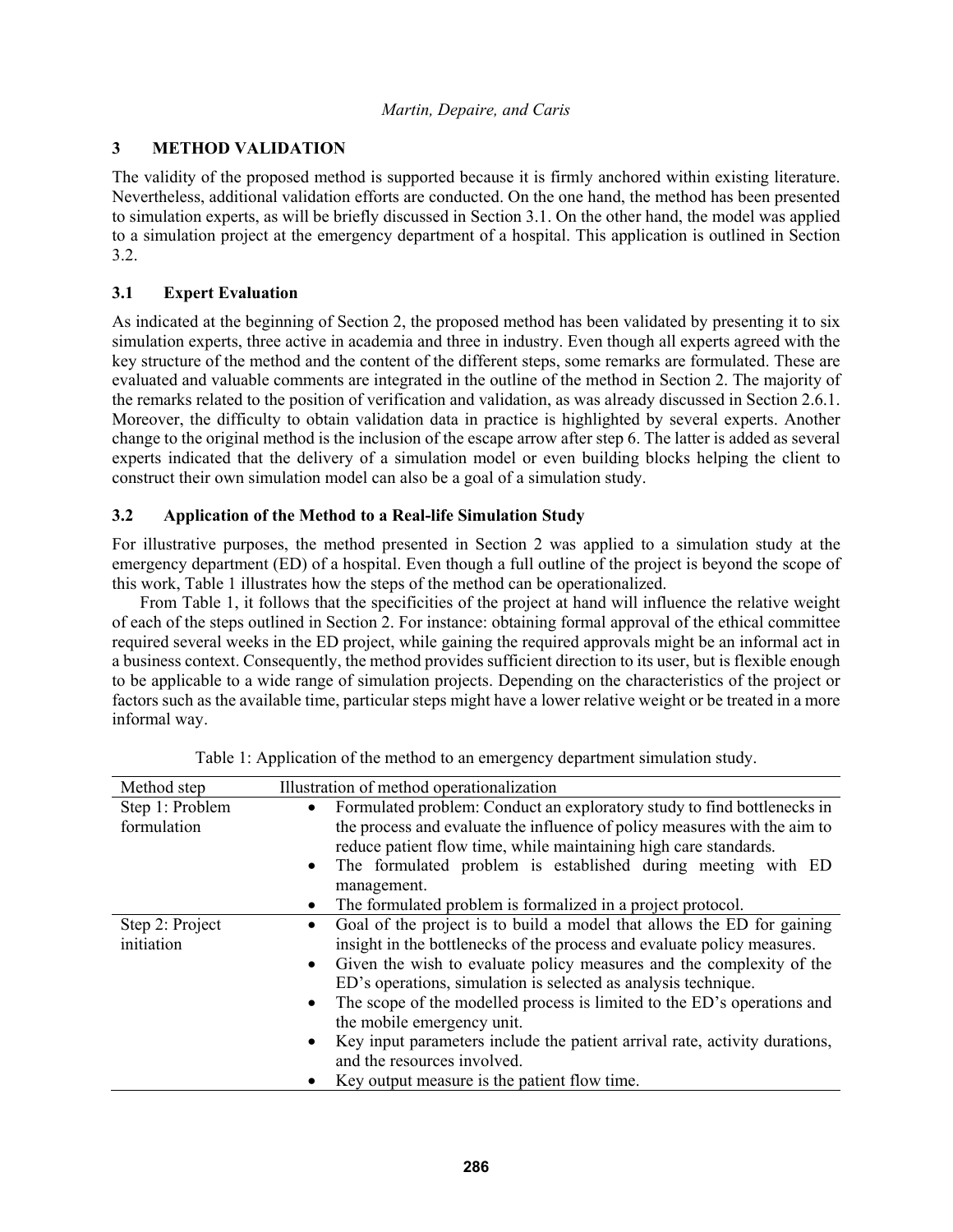|                                        | To reduce the required level of detail, e.g., no distinction will be made<br>٠<br>between different medical specialties involved in the ED's operations.<br>The simulation model will be constructed using dedicated software.<br>٠<br>No strict time limitations are put on the project as no financial resources<br>٠<br>are involved on the part of the hospital.<br>Project initiation decisions are established during meetings with ED<br>$\bullet$<br>management and staff involved in the project.<br>Project initiation decisions are formalized in a project protocol.<br>Formal approval is requested to the ethical committee, using the project<br>protocol. |
|----------------------------------------|---------------------------------------------------------------------------------------------------------------------------------------------------------------------------------------------------------------------------------------------------------------------------------------------------------------------------------------------------------------------------------------------------------------------------------------------------------------------------------------------------------------------------------------------------------------------------------------------------------------------------------------------------------------------------|
| Step 3: Data                           | Data collection:                                                                                                                                                                                                                                                                                                                                                                                                                                                                                                                                                                                                                                                          |
| collection and                         | Preliminary data are gathered by means of a site visit and flowchart<br>$\bullet$                                                                                                                                                                                                                                                                                                                                                                                                                                                                                                                                                                                         |
| analysis                               | collection.<br>Model specification data are gathered by means of process<br>٠<br>documentation, questionnaires, observations, and a dataset containing<br>process execution information.<br>Validation data are made available under the form of a dataset containing<br>process execution information. Using this dataset, flow times can be<br>calculated.                                                                                                                                                                                                                                                                                                              |
|                                        | Data preparation:                                                                                                                                                                                                                                                                                                                                                                                                                                                                                                                                                                                                                                                         |
|                                        | In questionnaires, staff members are asked to provide estimates for the<br>minimum, most likely, and maximum duration of an activity. When a<br>staff member states that the most likely duration exceeds the maximum<br>duration, the provided estimates are removed.<br>In questionnaires, the staff members should indicate the confidence they<br>٠<br>have in the answer for each question. The reported confidence is taken<br>into account when determining which estimates to include in the analysis.                                                                                                                                                            |
|                                        | Data analysis:<br>The synthesis of the collected flowcharts in an aggregated flowchart                                                                                                                                                                                                                                                                                                                                                                                                                                                                                                                                                                                    |
|                                        | ٠                                                                                                                                                                                                                                                                                                                                                                                                                                                                                                                                                                                                                                                                         |
|                                        | forms the basis for the questionnaire.<br>To determine appropriate values for input parameters, the insights from<br>٠<br>staff estimates, observations and, when available, insights from dataset<br>are combined.                                                                                                                                                                                                                                                                                                                                                                                                                                                       |
| Step 4: Conceptual<br>modelling        | Insights from data analysis are integrated in a single conceptual model.<br>٠<br>A document is created, containing all key information required to build<br>٠<br>the computer model.                                                                                                                                                                                                                                                                                                                                                                                                                                                                                      |
| Step 5: Computer<br>modelling          | The conceptual model is transferred into a computer model using dedicated<br>software.                                                                                                                                                                                                                                                                                                                                                                                                                                                                                                                                                                                    |
| Step 6: Verification<br>and validation | Verification:<br>Identified implementation errors are solved.<br>$\bullet$<br>Step-by-step simulation of some patients is conducted to discover<br>٠<br>behavioral anomalies.                                                                                                                                                                                                                                                                                                                                                                                                                                                                                             |
|                                        | Validation:                                                                                                                                                                                                                                                                                                                                                                                                                                                                                                                                                                                                                                                               |
|                                        | Structured walkthrough of the model with staff members is performed.<br>Model output is compared to flow times retrieved from data.                                                                                                                                                                                                                                                                                                                                                                                                                                                                                                                                       |
| Step 7: Model                          | Define a base scenario, i.e., the current situation at the ED.<br>٠                                                                                                                                                                                                                                                                                                                                                                                                                                                                                                                                                                                                       |
| experimentation                        | Define alternative scenarios reflecting the policy measures under<br>٠<br>consideration.                                                                                                                                                                                                                                                                                                                                                                                                                                                                                                                                                                                  |
|                                        | Determine a warm-up period to integrate the fact that the ED does not<br>٠<br>start from an empty state.                                                                                                                                                                                                                                                                                                                                                                                                                                                                                                                                                                  |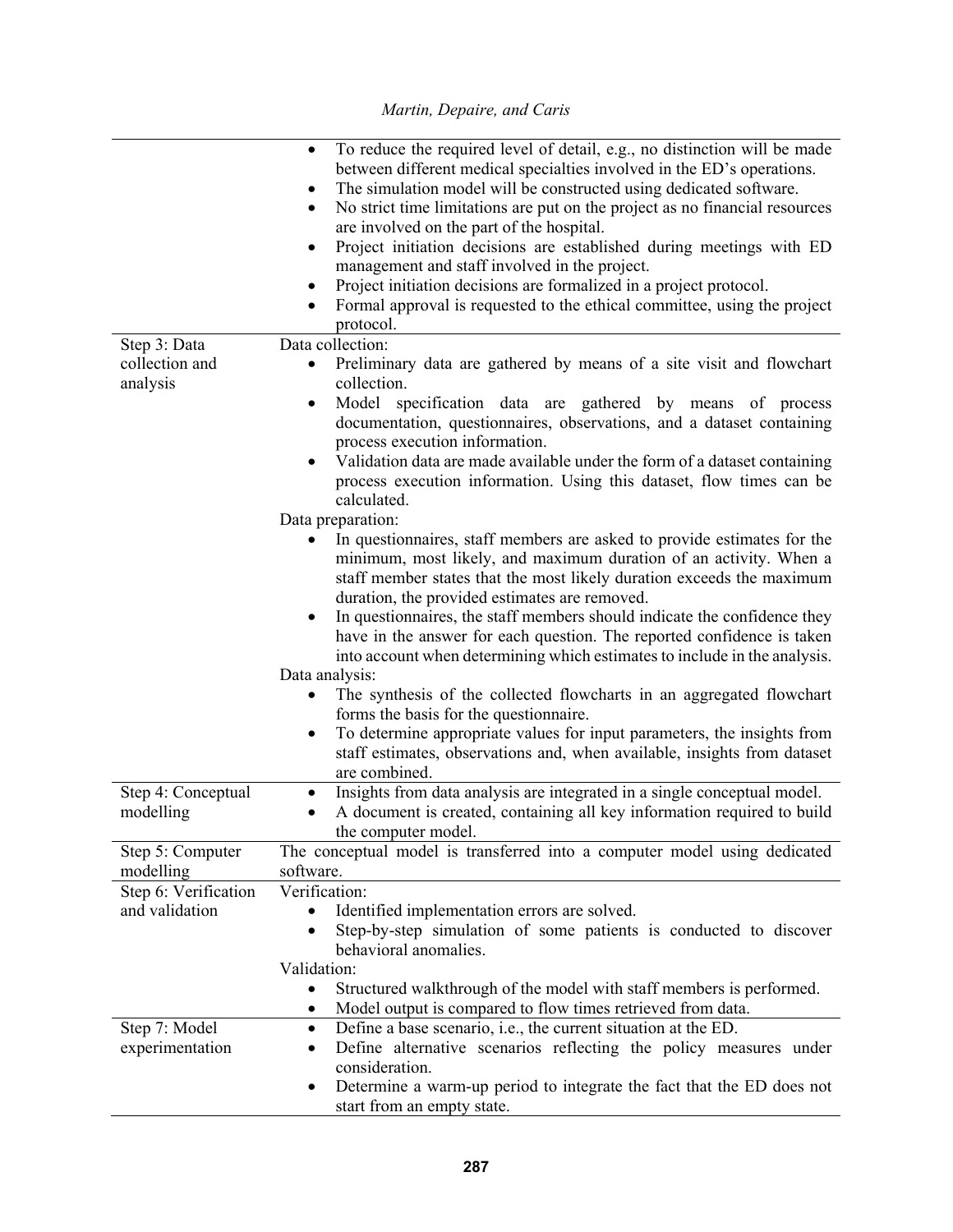|                   | Run parameters are specified to proceed to model running.<br>$\bullet$                        |
|-------------------|-----------------------------------------------------------------------------------------------|
| Step 8: Output    | Compare results of alternative scenarios to the results of base scenario.                     |
| analysis          | Interpret these results in the context of the ED's operations.                                |
| Step 9: Reporting | Report for ED management, including the applied simulation study<br>$\bullet$<br>methodology. |
|                   | Present the analysis results to ED management.<br>$\bullet$                                   |
| Continuous        | Discuss draft research protocol with a staff member.                                          |
| assessment        | Check the quality of the synthesis flowchart by requesting feedback in                        |
|                   | questionnaires.                                                                               |
|                   | Evaluate the conceptual model with a staff member.<br>$\bullet$                               |

## **4 DISCUSSION AND CONCLUSION**

This tutorial presented a **method for conducting a simulation study**, comprised of nine steps with continuous assessment as a central feedback mechanism. In literature, a multitude of methods prescribe how to conduct a simulation study. However, they tend to be defined in isolation and are not positioned in relation to other methods. The presented method deals with this lack of integration and combines the strengths of several models in literature and leverages their points of improvement. Its comprehensive nature will avoid that key activities are overlooked and, hence, will provide valuable support to its users. Moreover, the method can be used as a methodological underpinning for the study, e.g., when reporting towards managers or project sponsors. The proposed steps are validated by presenting it to six simulation experts in business and academia. Moreover, for illustrative purposes, the method was applied to a real-life simulation project. This shows that the relative weight of the steps in the method depends upon the specificities of the project, demonstrating the flexibility of the proposed method.

 The presented method purposefully has a **high-level character** as it aims to highlight key steps and decisions that are required when conducting a simulation study. Even though this approach leaves more freedom to operationalize the method taking into account the modeler's preferences and the project's specificities, future research efforts can convert the method to the **operational level**. More specifically, analyzing an extensive set of real-life simulation studies can allow for identifying best practices regarding the operationalization of the proposed method. However, one should recognize that providing detailed guidelines is far from trivial, given the wide variety of simulation projects.

 A final remark relates to the concepts of **verification and validation**. Even though the proposed method includes these activities after computer modelling, an invitation to reconsider the currently established notions of verification and validation is warranted. Despite pleas by several authors in literature, e.g., Robinson (2004), and Rabe et al. (2008), the current perspective on verification and validation is too limited as it typically focuses solely on the computer model. However, evaluative actions are required during each step of the simulation study, which is not recognized in most existing methods. The presented method captures the latter under the term continuous assessment, but it is closely related to the notions of verification and validation. Consequently, it seems sensible to broaden these latter concepts to encompass all evaluative activities that aim to ensure that an artifact, e.g., the conceptual model, the computer model or the experimental setup, is free from errors and in accordance with business reality. In this case, verification and validation could replace continuous assessment as the central feedback mechanism in the method.

### **REFERENCES**

Altiok, T., and B. Melamed. 2007. *Simulation Modelling and Analysis with Arena*. San Diego: Elsevier. Ahmed, R., and S. Robinson. 2013. "Modelling and Simulation in Business and Industry: Insights into the

Processes and Practices of Expert Modellers". *Journal of the Operational Research Society* 65(5):1-13.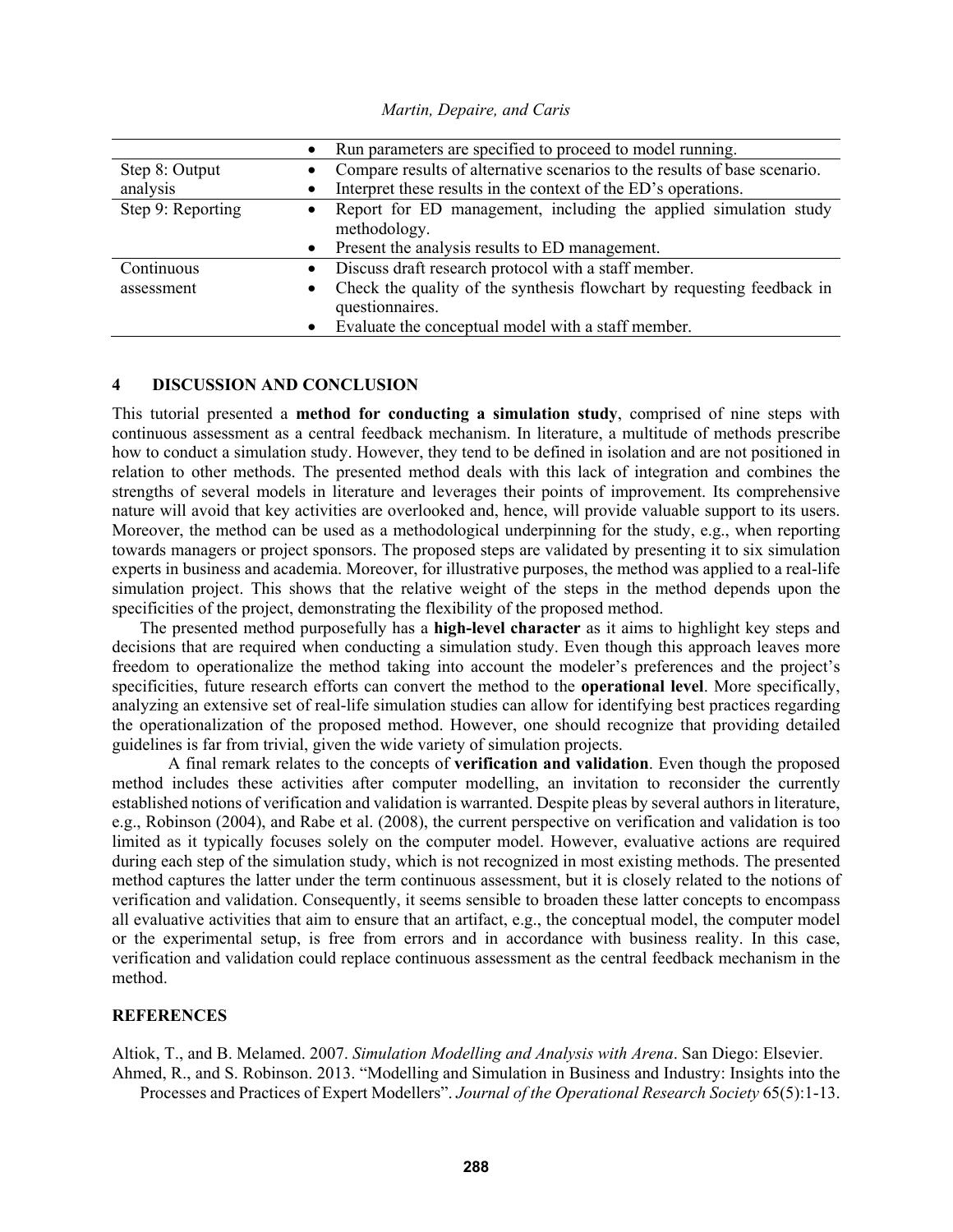- Balci, O. 1990. "Guidelines for Successful Simulation Studies". In *Proceedings of the 1990 Winter Simulation Conference*, edited by O. Balci et al., 25-32. Piscataway, New Jersey: IEEE.
- Carson, J. S. 2005. "Introduction to Modelling and Simulation". In *Proceedings of the 2005 Winter Simulation Conference*, edited by M. E. Kuhl et al., 16-23. Piscataway, New Jersey: IEEE.
- Chung, A. C. 2004. *Simulation Modelling Handbook: A Practical Approach*. Boca Raton: CRC press.
- Chwif, L., J. Banks, J. P. de Moura Filho, and B. Santini. 2013. "A Framework for Specifying a Discreteevent Simulation Conceptual Model". *Journal of Simulation* 7(1):50-60.
- Depaire, B. and N. Martin. 2018. "Data-driven Process Simulation". In *Encyclopedia of Big Data Technologies*, edited by S. Sakr and A. Zomaya. Heidelberg: Springer.
- Fishman, G.S. 2001. *Discrete-event Simulation: Modelling, Programming and Analysis*. New York: Springer.
- Hlupic, V. and S. Robinson. 1998. "Business Process Modelling and Analysis using Discrete-event Simulation". In *Proceedings of the 1998 Winter Simulation Conference*, edited by D.J. Medeiros et al., 1363-1369. Piscataway, New Jersey: IEEE.
- Kelton, W. D., R. P. Sadowski, and N. B. Zupick. 2015. *Simulation with Arena*. New York: McGraw-Hill.

Law, A. M. 2007. *Simulation Modelling and Analysis*. New York: McGraw-Hill.

- Law, A. M. 2009. "How to Build Valid and Credible Simulation Models". In *Proceedings of the 2009 Winter Simulation Conference*, edited by M.D. Rossetti et al., 24-33. Piscataway, New Jersey: IEEE.
- Martin, N., B. Depaire, and A. Caris. 2015. "Using Process Mining to Model Interarrival Times: Investigating the Sensitivity of the ARPRA Framework". In *Proceedings of the 2015 Winter Simulation Conference*, edited by L. Yilmaz et al., 868-879. Piscataway, New Jersey: IEEE.
- Martin, N., B. Depaire, and A. Caris. 2016a. "The Use of Process Mining in Business Process Simulation Model Construction: Structuring the Field". *Business and Information Systems Engineering* 58(1):73- 87.
- Martin, N., B. Depaire, and A. Caris. 2016b. "Using Event Logs to Model Interarrival Times in Business Process Simulation". *Lecture Notes in Business Information Processing* 256:255-267.
- Martin, N., M. Swennen, B. Depaire, M. Jans, A. Caris, and K. Vanhoof. 2017. "Retrieving Batch Organisation of Work Insights from Event Logs". *Decision Support Systems* 100:119-128.
- Măruşter, L., and N. R. T. P. van Beest. 2009. "Redesigning Business Processes: A Methodology Based on Simulation and Process Mining Techniques". *Knowledge and Information Systems* 21(3):264-297.
- Melão, N. and M. Pidd. 2003. "Use of Business Process Simulation: a Survey of Practitioners". *Journal of the Operational Research Society* 54(1):2-10.
- Nordgren, W. B. 1995. "Steps for Proper Simulation Project Management". In *Proceedings of the 1995 Winter Simulation Conference*, edited by C. Alexopoulos et al., 68-73. Piscataway, New Jersey: IEEE.
- Onggo, B. S. S. 2009. "Towards a Unified Conceptual Model Representation: A Case Study in Healthcare". *Journal of Simulation* 3(1):40-49.
- Onggo, B. S. S. and J. Hill. 2014. "Data Identification and Data Collection Methods in Simulation : A Case Study at ORH Ltd.". *Journal of Simulation* 8(3):195-205.
- Peffers, K., T. Tuunanen, M. A. Rothenberger, and S. Chatterjee. 2007. "A Design Science Research Methodology for Information Systems Research". *Journal of Management Information Systems* 24(3):45-77.
- Rabe, M., S. Spieckermann, and S. Wenzel. 2008. "A New Procedure Model for Verification and Validation in Production and Logistics Simulation". In *Proceedings of the 2008 Winter Simulation Conference*, edited by S.J. Mason et al., 1717-1726. Piscataway, New Jersey: IEEE.
- Robinson, S. 2004. *Simulation: the Practice of Model Development and Use*. Chichester: John Wiley & Sons.
- Robinson, S. 2008a. "Conceptual Modelling for Simulation Part I: Definition and Requirements". *Journal of the Operational Research Society* 59(3):278-290.
- Robinson, S. 2008b. "Conceptual Modelling for Simulation Part II: A Framework for Conceptual Modelling". *Journal of the Operational Research Society* 59(3):291-304.